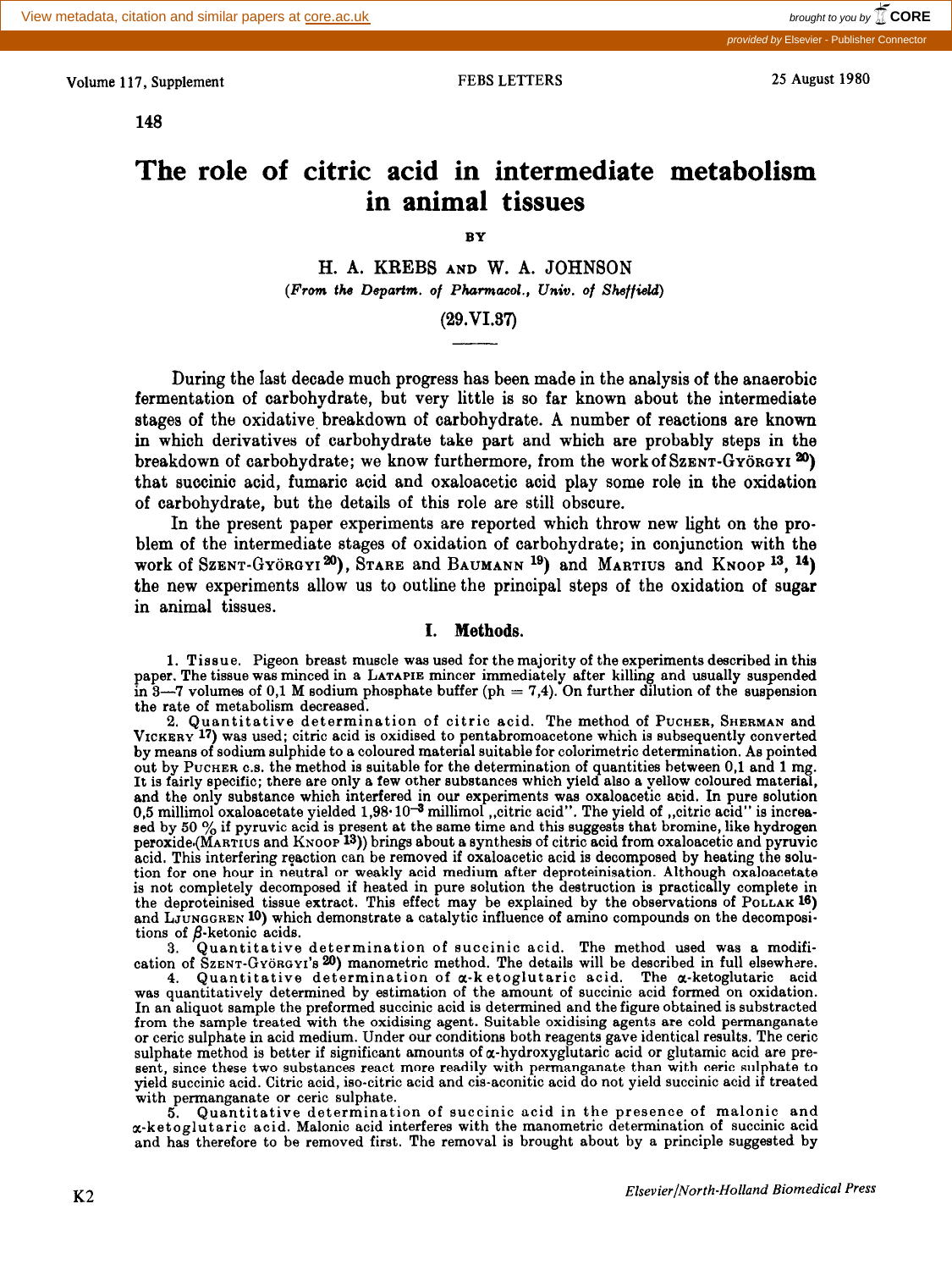**WEIL-MALHERBE 22). To the neutral solution containing the three substances are added 1 ccm 2 M eodium eulphite and 2 ccm 3 M tartaric acid and the eolution ie then extracted continuously with ether in a KUTBCHER-STEUDEL 9) extractor. Under our conditions extraction of succinic acid was complete in 30 minutes, whilst a-ketoglutaric acid remains quantitatively in the aqueous phase.**  The ethereal extract which also contains malonic acid is freed from ether, dissolved in water and **treated with permanganate in acid solution in order to destroy the malonic acid and is then extracted**  with ether again. This second ethereal extract contains the succinic acid ready for the manometric **determination.** 

**6. Metabolic Quotients. According to the usual convention the quantities of metabolitea**  are expressed in  $\mu$ l even if they are not gases; I millimol citric acid, for instance, is considered equivalent to 22400  $\mu$ . The rate of metabolic reaction is expressed by the quotient  $\frac{\text{substrate}}{\text{mg dry tissue}} \times \text{hour}$ In the case of muscle the dry weight was considered to be 20 % of the wet weight.

### **II.** Catalytic **effect of citrate on respiration.**

If muscle tissue is minced and suspended in 6 volumes of phosphate buffer a high rate of respiration is observed initially, but after 20—40 minutes the rate begins to fall off. If citrate is added the rate of respiration is often increased and the falling off of respiration is **always**  much retarded. This effect is brought about by small quantities of citrate, and comparing the extra respiration with the citrate added we find that the **extra** oxygen uptake is by far greater than can be accounted for by the complete oxidation of citrate. An example is the following experiment:

TABLE I. Effect of citrate on respiration of minced pigeon **breast muscle. (Manometric experiment)** 

| Time<br>(min.) | $\mu l O_2$ absorbed by 460 mg muscle (wet weight)<br>suspended in 3 ccm phosphate saline |                                             |  |
|----------------|-------------------------------------------------------------------------------------------|---------------------------------------------|--|
|                | No substrate added                                                                        | $0,15$ ccm $0,02$ M sodium<br>citrate added |  |
| 30             | 645                                                                                       | 682                                         |  |
| 60             | 1055                                                                                      | 1520                                        |  |
| 90<br>150      | 1132<br>1187                                                                              | 1938<br>2080                                |  |

In this experiment the citrate caused an increased respiration of  $898\mu l$ , whilst  $802\mu l$ , **are** calculated for the complete oxidation of the citrate added.

The magnitude of the effect of citrate shows considerable variations from experiment to experiment; the effect appears to be dependent on the amounts of citrate and other substrates preformed in the tissue. The effect is more pronounced if glycogen, or hexosediphosphate, or  $\alpha$ -glycerophosphate are added to the muscle, and we presume therefore that the substrate the oxidation of which is catalysed by citrate, is a carbohydrate or a related substance.

An example in which citrate promotes catalytically the oxidation of  $\alpha$ -glycerophosphate is given in Table II. There is only **a** small effect of citrate in this experiment if added alone to the suspension, but a very considerable effect is observed if  $\alpha$ -glycerophosphate is present.

SZENT-GYÖRGYI <sup>20</sup>) and STARE and BAUMANN<sup>19</sup>) have shown that fumarate, oxaloacetate, and succinate have a similar catalytic effect under the same experimental conditions, a fact of great importance to which we shall refer later.

The problem of the mechanism of this citrate catalysis can be approached in various **ways.**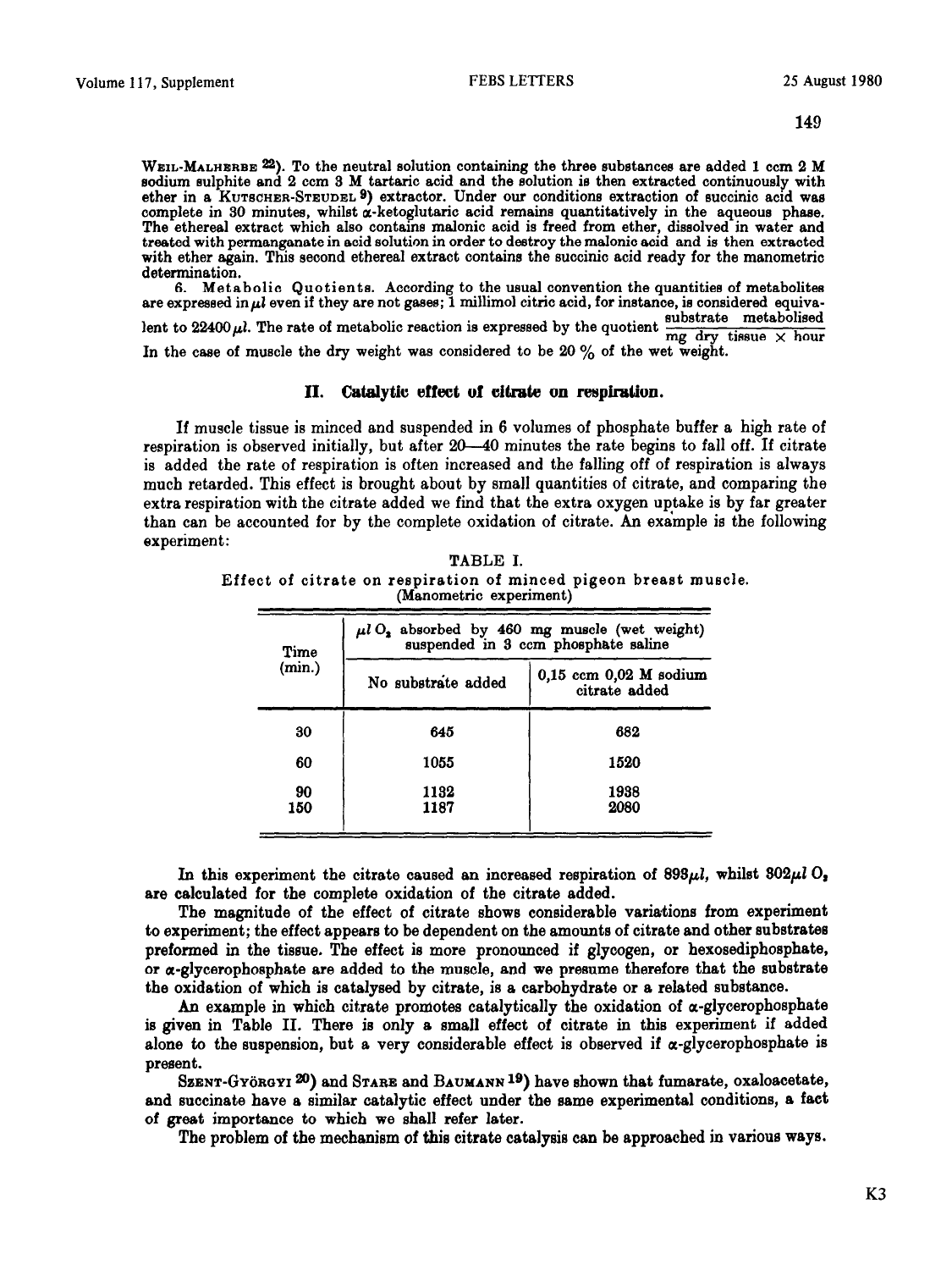TABLE II. Effect of citrate on the reepiration of pigeon breast muscle in the presenoe of a-glycerophoaphate.

(40"; 140 min.; 460 mg muscle (wet weight) in 3 ocm phosphate saline per flask; manometrio

exoeriment)

| Substrates added                                                         | $\mu l$ O, absorbed |  |
|--------------------------------------------------------------------------|---------------------|--|
|                                                                          | 342                 |  |
| $0.15$ ccm $0.02$ M citrate                                              | 431                 |  |
| ccm $0,2$ M glycerophosphate<br>0.3                                      | 757                 |  |
| 0,3 ccm 0,2 M glycerophosphate $+$ 0,15<br>ccm $0.02$ M citrate $\ldots$ | 1385                |  |

We have chosen the investigation of the intermediate stages of the breakdown of citrate in the tissues. If all the stages are known the mechanism of the catalytic effect will be clear.

### III. Rate of disappearance of citric acid in muscle.

Since citric acid reacts catalytically in the tissue it is probable that it is removed by a primary reaction but regenerated by a subsequent reaction. In the balance sheet no citrate disappears and no intermediate products accumulate. The first object of the study of intermediates is therefore to find conditions under which citrate disappears in the balance sheet. We find that some poisons bring about this effect, for instance arsenite (Table III) or malonate. If one of these two substances is present, very large amounts of citric acid disappear provided that oxygen is available. Obviously the poisons leave the breakdown of citric acid unaffected whilst they check the synthesis of citric acid.

**TABLE III.** 

**Disappearance of citric acid in pigeon breast muscle in the presence of areenite**   $(3.10^{-3} \text{ mol.})$ .

**(3 ccm muscle suspension containing 750 mg wet muscle were ehaken for 40 min. at 40")** 

| $\mu l$ citrate<br>added | $\mu l$ citrate found<br>after 40 min. | $\mu l$ citrate<br>used | $Q_{\text{citrate}}$ |
|--------------------------|----------------------------------------|-------------------------|----------------------|
| 1120                     | 30                                     | 1090                    | $-10,9$              |
| 2240                     | 972                                    | 1268                    | $-12.7$              |
| 4480                     | 2790                                   | 1690                    | $-16,9$              |

## IV. Conversion of citric acid into *a*-ketoglutaric acid.

The oxidation of citric acid in the presence of arsenite or malonate is not complete. Only one or two molecules of oxygen are absorbed for each molecule of citric acid removed and the solution must therefore contain intermediate products of oxidation of citric acid.

Although it has long been known that citric acid is readily metabolised (see ÖsTBERG 15), **SHERMAN c.s.18)),** the pathway of the breakdown remained obscure until early 1937, when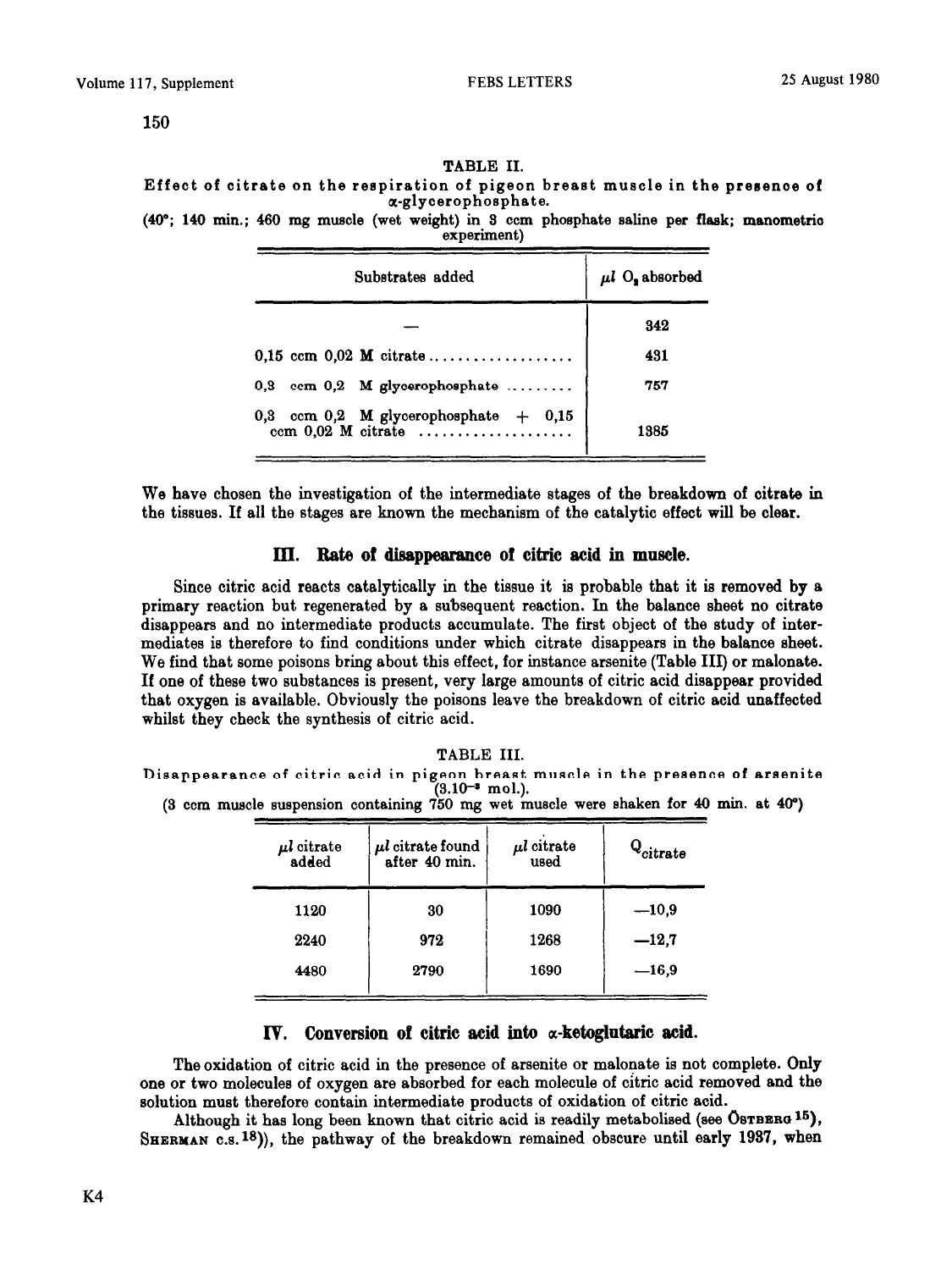**MARTIUS** and KNOOP<sup>13</sup>, <sup>14</sup>) working with citrico dehydrogenase from liver discovered that the oxidation of citric acid by methylene blue yields  $\alpha$ -ketoglutaric acid. We are able to confirm MARTIUS and KNOOP'S results with other tissues and with molecular oxygen as the oxidising agent.

. In previous work it had been shown that arsenite is a specific inhibitor for the oxidation of a-ketonic acid in animal tissues. It had been possible, for example, to stop the oxidation of glutamic acid  $6$ ) and of proline  $23$ ) at the stage of  $\alpha$ -ketoglutaric acid. We find now that large quantities of a-ketoglutaric acid are present in those suspensions in which citric acid was oxidised in the presence of srsenite.

For example: 46 grammes (wet weight) of minced muscle was suspended in 145 ccm phosphate buffer and **shaken in an atmosphere of oxygen for one hour in three large flasks of the shape described**  previously (5) with 11,5 ccm 1 M citrate and 6 ccm 0,1 M arsenite. After one hour 40 ccm of trichloroacetic acid (30 %) was added and 190 ccm filtrate was treated with 1 gramme 2,4 dinitropheny **h a f ter two hours on a sintered glass filter, and thoroughly washed with 0,l N hydrochloric acid and drazine dissolved in 100 ccm 2 N HCl. A precipitate was formed immediately. It was collected**  water. The precipitate weighed 1,199 grammes and proved to be practically pure 2,4-dinitropheny **hydrazone ofa-ketoglutaric acid (M.P. 217" C). On recrystallisation from aqueous alcohol a substance was obtained which gave the correct melting and mixed melting points (222" C). The calculated total** 

yield of dinitrophenylhydrazone is  $1,199 \frac{249}{190} = 1,57$  grammes, or  $4,82$  millimol.

The quantitative analysis of the deproteinised filtrste with the manometric method gave no succinic acid, but  $0.0612$  millimol  $\alpha$ -ketoglutaric acid per 3 ccm filtrate or 5,07 millimol in the total volume. Both methods, isolation and manometric method, thus agree very well, the former as expected giving a slightly lower figure.

The determination of citric acid in another aliquot of the filtrate showed that 4,64 mg of citric acid were left per ccm liquid, or 6,02 millimol in the total volume. The amount of citric acid added was 11,5 millimol so that the amount metabolised was 5,43 millimol. The yield of  $\alpha$ -ketoglutaric acid as will be seen from Table 4 is thus as complete as could be expected in the circumstances.

### **TABLE IV.**

| Citric acid metabolised $\ldots$ ,,,,,,,,,,,,,,,,,  | 5.48 millimol     |                              |
|-----------------------------------------------------|-------------------|------------------------------|
| $\alpha$ -Ketoglutaric acid formed (manometrically) | -5.07<br>$\cdot$  | (yield 93 %)<br>(yield 88 %) |
| $\alpha$ -Ketoglutaric acid formed (as hydrazone).  | 4.82<br>$\bullet$ |                              |

### **V. Conversion of citric acid into succinic acid.**

**In** the presence of malonate the oxidation of citrate is checked at the stage of succinic scid as shown by the following experiment: 7,5 grammes (wet weight) minced pigeon muscle were suspended in 22,5 ccm phosphate buffer  $(0,1 \text{ M}; \text{ ph } = 7,4)$  and 3 ccm  $0,2 \text{ M}$  sodium citrate and 1 ccm 1 M malonate were added. The suspension was shaken for 40 min. in an atmosphere of oxygen, and then deproteinised by adding  $34$  com water,  $2$  com  $50\%$ , sulphuric acid and 2 ccm 15  $\%$  sodium tungstate. In the filtrate succinic and  $\alpha$ -ketoglutaric acids were determined manometrically. 3 ccm contained 472  $\mu l$  succinic acid and 80  $\mu l$   $\alpha$ -ketoglutaric acid;  $\alpha$ -ketoglutaric acid was also identified by the isolation of the 2,4-dinitrophenylhydrazone.

### **VI. Synthesis of citric mid in the presence of oxaloacetic acid.**

**The new results of the citric acid breakdown, in conjunction with previous work on the oxidation of euocinic acid in tissues may be summarised by the following series:** 

citric acid  $\rightarrow \alpha$ -ketoglutaric acid  $\rightarrow$  succinic acid  $\rightarrow$  fumaric acid  $\rightarrow$  *l*-malic acid  $\rightarrow$  oxaloacetic acid  $\rightarrow$  pyruvic acid.

**If it is true that the oxidation of citric aoid is a stage in the catalytic action of citric acid then it follows that citric acid must be regenerated eventually from one of the products of oxidation. We are thus led to examine whether citric acid can be resynthesised from any of the intermediates of the citric acid breakdown.**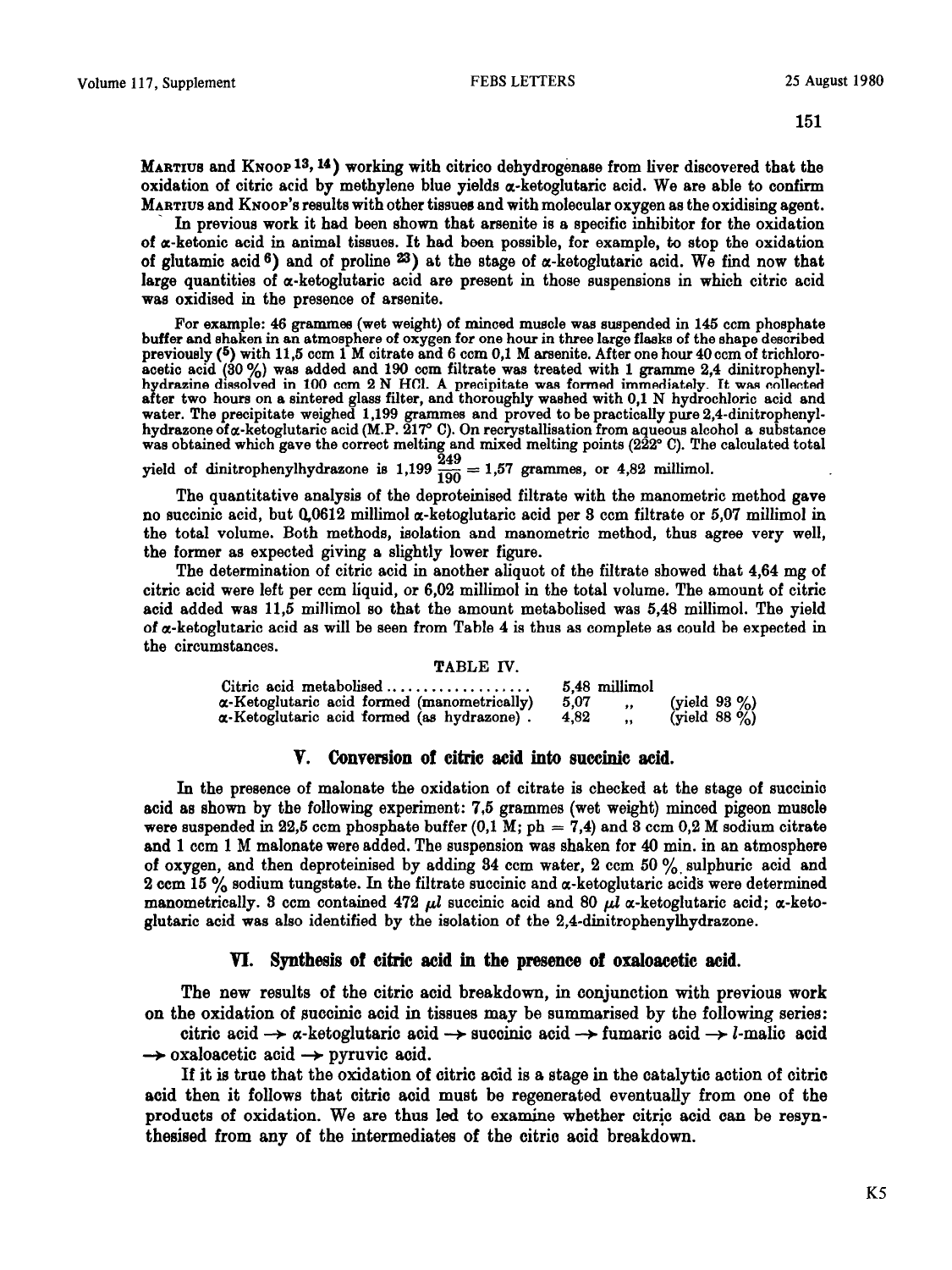**Systematic experiments** show that indeed large quantities of citric acid are formed if **oxaloacetic acid is** added to muscle anaerobically, whilst all the other intermediates, including pyruvic acid yield no citric acid under the same conditions. **It** is because the synthesis of citric acid from oxeloecetic acid does not require molecular oxygen and because citric acid is stable in the tissue anaerobically that it is possible to demonstrate the synthesis of citric acid in a simple experiment.

**Minced pigeon breast muscle was suspended 8s usual in 8 volumes phosphate buffer and 3 ccm suspension were measured into a conical manometric flask the sidearm of which contained 0,s ccm 1 M oxaloacetete. In the centre chamber** a **stick of yellow phosphorus was placed and the gas apace was filled with nitrogen. After the removal of oxygen the oxaloacetate was added to the tissue end**  the flask was shaken in the water bath for  $20$  mins. During this period about  $1000\mu l$  CO<sub>2</sub> were evolved After the incubation, the suspension was quantitatively transferred into 25 ccm 6  $\%$  trichloracetic **acid and the volume was made up to 50 ccm. Citric acid was determined in the filtrate and 0,0131 millimol** (293  $\mu$ *l*) citric acid were found. Qcitrate is thus  $\frac{293 \times 3}{150} = 5,86$ . No citrate was present **in the controls.** 

This experiment shows that muscle is capable of forming large quantities of citric acid if oxaloacetic acid is present and the question arises from which substance the two additional carbon atoms of the citric acid molecule are derived. Addition of various possible precursors such as acetate, or pyruvate, or of  $\alpha$ -glycerophosphate had no effect on the rate of citric acid synthesis, but this negative result is no proof against the participation in the synthesis of one of these substances. Pyruvic acid and acetic acid arise rapidly from oxeloacetic acid and it may be that the tissue is already saturated with these substances if oxaloacetic acid alone has been added.

The fact that the catalytic effect of citrate is more pronounced if glycogen, or hexosemonophosphate, or  $\alpha$ -glycerophosphate are present suggests that the substance condensing with oxaloacetate is derived from carbohydrate. We may term it provisionally as ,,triose", leaving it open whether triose reacts as such or as a derivative for example as a phosphate ester, or pyruvic acid or acetic acid.

A synthesis of citric acid from a  $C_{4}$ -dicarboxylic acid and a second substance has often been discussed, especially with reference to the citric acid fermentation of moulds (see  $(1.24)$ ), though it has not been shown before to **occur in animal tissues.** 

MARTIUS and KNOOP<sup>12</sup>) showed recently that citric acid is formed in vitro if oxaloacetate end pyruvate are treated with hydrogen peroxide in alkaline medium. This model reaction is an interesting analogy and it suggests that the synthesis of citric acid may be a comparatively simple reaction \*).

# **VII. Role of citric acid in the intermediate metabolism.**

**1. Citric acid cycle. The relevent faots concerning the intermediate metabolism of oitric aaid may now be summarised as follows:** 

**1. Citrate promotes catalytically the oxidations in musole tissue, espeoially if carbohydrates have been added to the tissue.** 

**2. Similar catalytic effects are shown by suocinate, fumarate, malate, oxalo**acetate (SZENT-GYÖRGYI 20), STARE and BAUMANN <sup>19</sup>)).

**3.** The oxidation of citrate in musole passes through the following stages: eitria acid  $\rightarrow \alpha$ -ketoglutaric acid $\rightarrow$  succinic acid $\rightarrow$ fumaric acid $\rightarrow$ l-malic acid $\rightarrow$ oxaloacetic acid.

4. Oxaloacetic acid reacts with an unknown substance to form citric acid.

**<sup>\*)</sup> See also the work of CLAISEN and HORI 8).**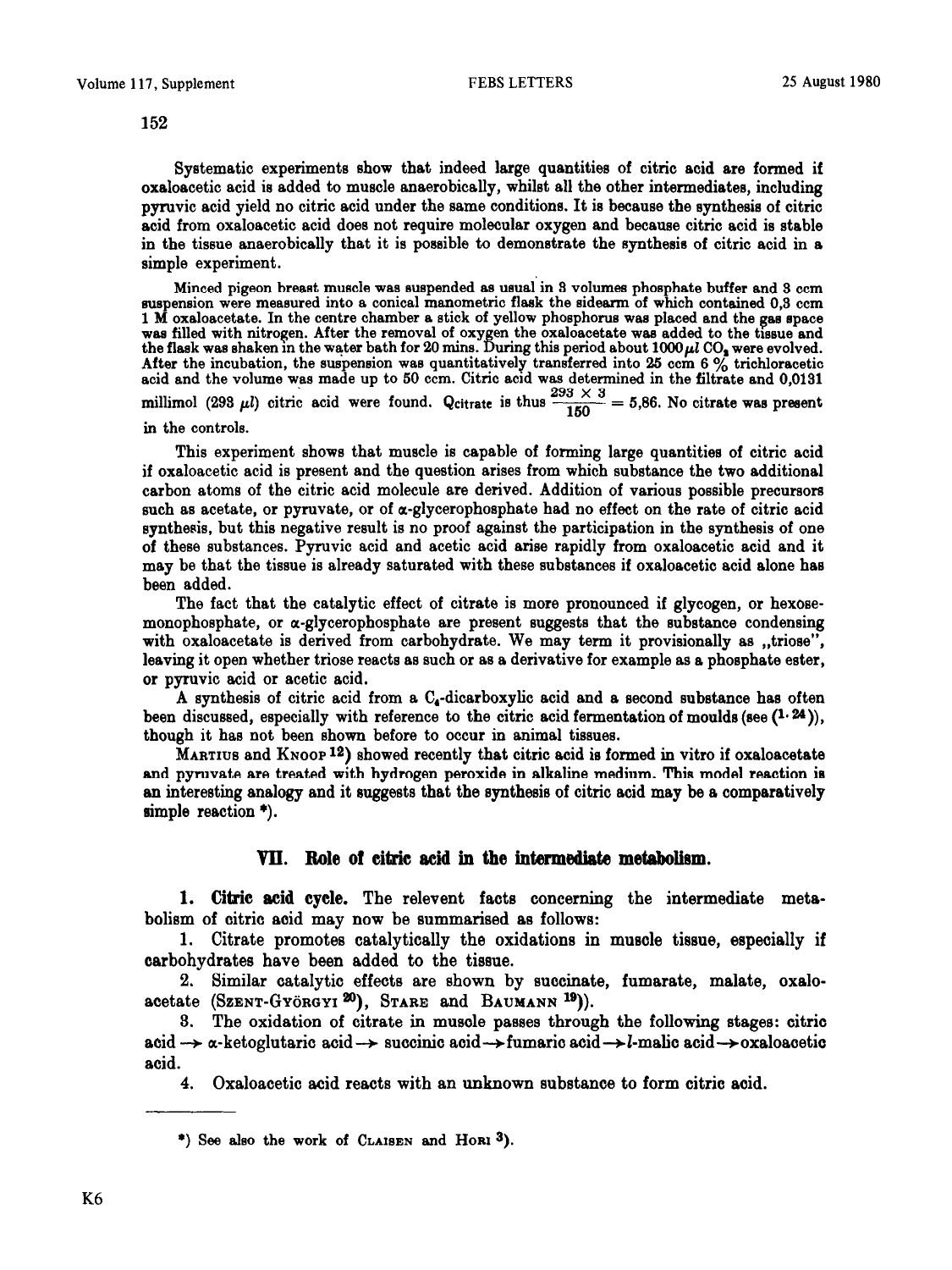**These** facts suggest that citric said acts as a oatalyet in the oxidation of carbohydrate in the following manner:



According to this scheme oxaloacetic acid condenses with "triose" to form citrio **aoid, and by oxidation of oitrio acid oxaloacetio aoid is regenerated. The net effeot of the ,,oitric acid cycle" is the aomplete oxidation of ,,triose".** 

**The synthesis of oitrio acid from oxaloaoetia acid as well as the oxidation of citric acid to oxaloacetic has been experimentally verified. The only hypothetical point in the scheme is the term ,,triose", though we may consider it as certain that the substanoe condensing with oxaloaoetio aoid is related to oarbohydrate.** 

**The proposed scheme outlines a pathway for the oxidation of aarbohydrate. Many details must neoessarily be left open at the present time, but a few points will be discussed in the following sections.** 

2. Origin of the  $C_4$ -dicarboxylic acid. According to the scheme succinic acid or a related compound is necessary as ,,csrrier" for the oxidation of carbohydrate and the question of the origin of succinic acid arises. We have shown previously  $(8)$  that succinic acid can be synthesised by animal tissues in small amounts if pyruvic acid is available. The physiological significance of the synthesis is now clear: it provides the carrier required for the oxidation of carbohydrate.

3. Further intermediate stages. (a) iso-Citric acid. WAGNER-JAUREGG and RAUEN <sup>22</sup>) and MARTIUS and KNOOP <sup>13</sup>, <sup>14</sup>) have suggested that iso-citric acid is an intermediate in the oxidation of citric acid. We find that iso-citric acid is indeed readily oxidised in muscle, the rates of oxidation of citric acid and iso-citric acids being about the same.

(b) cis-Aconitic acid. cis-aconitic acid, discovered by MALACHOWSKI and MASLOWSKI<sup>11</sup>), was first discussed as an intermediate by MARTIUS and KNOOP<sup>13</sup>) and MARTIUS<sup>14</sup>) showed that it yields readily citric acid with liver. We have examined the behaviour of cis-aconitic acid in muscle end other tissues and find that it is oxidised as readily as citric acid. The conversion of cis-aconitic acid into citric acid is also brought ebout by tissue extrects. One milligremme muscle tissue (dry weight) converts up to 0,1 mg cis-aconitic acid into citric acid per hour  $(40^{\circ}; \, \text{ph} = 7.4).$ 

MARTIUS and KNOOP 13, 14) assume that the reaction cis-aconitic  $\geq$  citric acid is reversible and believe that it plays a role in the breakdown of citric acid. It cannot yet be said, however, whether the reaction is an intermediate step in the breakdown or in the synthesis of citric acid.

(c) Oxelo-succinic acid. The oxidation of iso-citric acid would be expected to yield in the first stage oxalo-succinic acid (MARTIUS and KNOOP). This  $\beta$ -ketonic acid is only known in the form of its esters, since the free acid is unstable in a pure state. In acid solution it is readily decarboxylated and yields  $\alpha$ -ketoglutaric acid (BLAISE and GAULT 2)).

**(d)** Detailed citric acid cycle. The information available at present about the intermediate steps of the cycle may be summarised thus: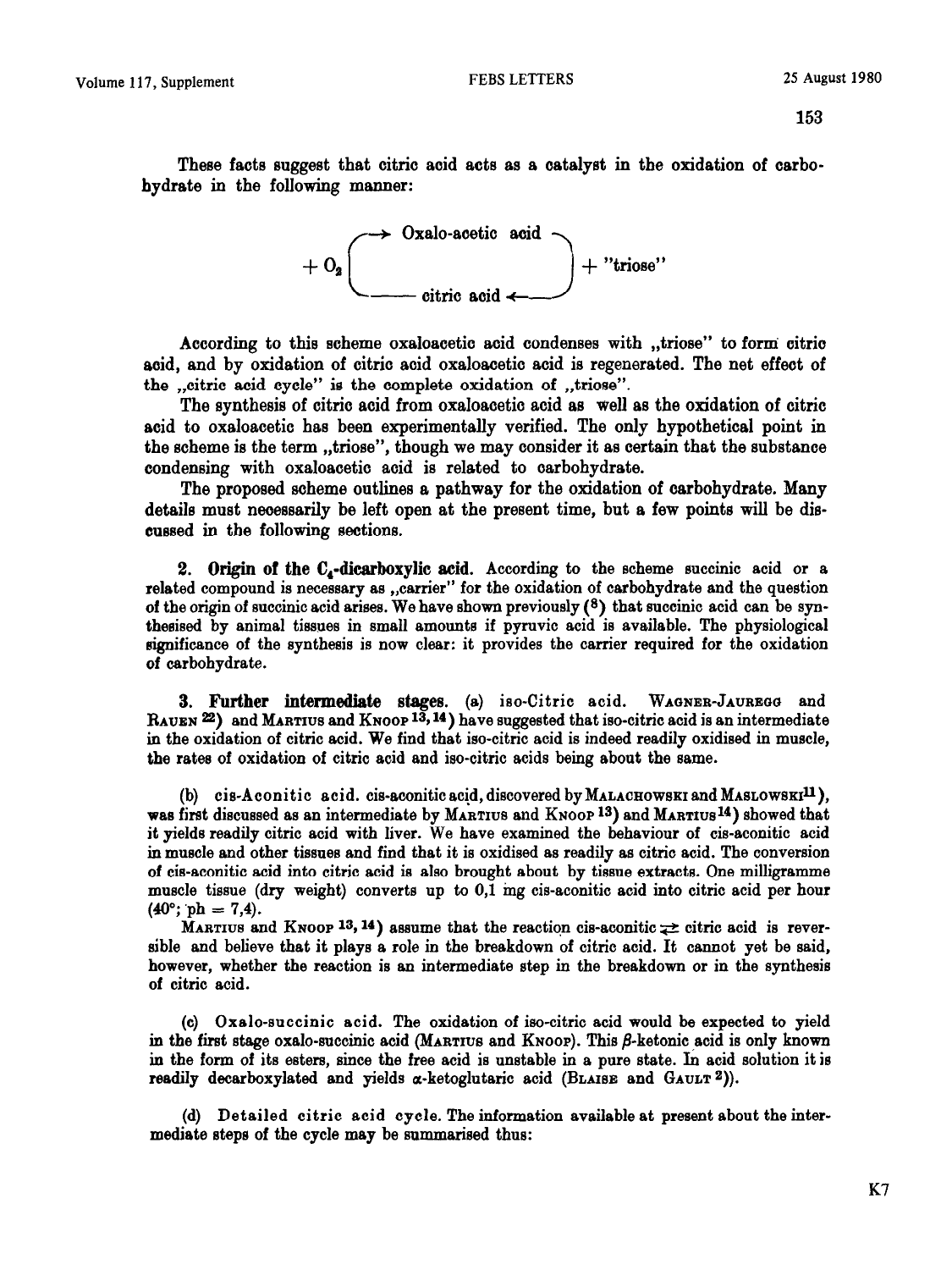

4. **Reversible steps.** Succinic acid arises according to our scheme by oxidative reactions from oxaloacetic acid, via citric and  $\alpha$ -ketoglutaric acids. Anaerobic experiments, however, show succinic acid can also be formed by reduction from oxaloacetic acid (see also SZENT-GYÖRGYI). The reactions succinic acid $\rightarrow$  fumaric acid $\rightarrow$  *l*-malic acid  $\rightarrow$  oxaloacetic acid are thus reversible under suitable conditions.

The outstanding problem in this connection is the question of the oxidative equivalent of the reduction. At least a partial answer may be given. The synthesis of citric acid as shown in section VI takes place anaerobically, although it is an oxidative process. A reductive process equivalent to the oxidation must therefore occur at the same time. The reduction of oxaloacetic acid to succinic acid is the only reduction of sufficient magnitude (see the next section) known so far to occur simultaneously with the citric acid synthesis and we assume therefore it is the equivalent for the synthesis of citric acid.

6. **Effect of malonate.** It follows from the preceding paragraph that succinic acid can arise from oxaloacetic acid in two different ways (a) oxidatively via citric and  $\alpha$ -ketoglutaric acids (b) reductively via 2-malic and fumaric acids. That two different ways and therefore two different enzymic systems bring about the conversion of oxaloacetic into succinic acid can be demonstrated with the aid of melonate. Malonate inhibits specifically the reaction succinic acid  $\neq$  fumaric acid. Aerobically it will therefore increase the yield of succinic acid from oxaloacetic acid since it prevents its secondary breakdown. Anaerobically, on the other hand, it will inhibit the formation of succinic acid, since in this case the succinic dehydrogenase is concerned with the formation of the suocinic acid. The following experiment shows that the results are as expected.

TABLE V. Effect of melonate **on 'the aerobic and anaerobic conversion of oxeloecetic into succinic acid.**  (0,75 grammes wet muscle in 3 ccm phosphate buffer; 40 $^{\circ}$  C; ph = 7,4)

| Experimental conditions<br>(final concentration of the substrates) | $\mu$ l succinic acid<br>formed in<br>$40$ min. |  |
|--------------------------------------------------------------------|-------------------------------------------------|--|
| $O_2$ ; 0,1 M oxaloacetate;                                        | 1086                                            |  |
| 2. $O_s$ ; 0,1 M oxaloacetate; 0,06 M malonate                     | 1410                                            |  |
| 3. $N_2$ ; 0,1 M oxaloacetate;                                     | 1270                                            |  |
| 4. $N_s$ ; 0,1 M oxaloacetate; 0,06 M malonate                     | 834                                             |  |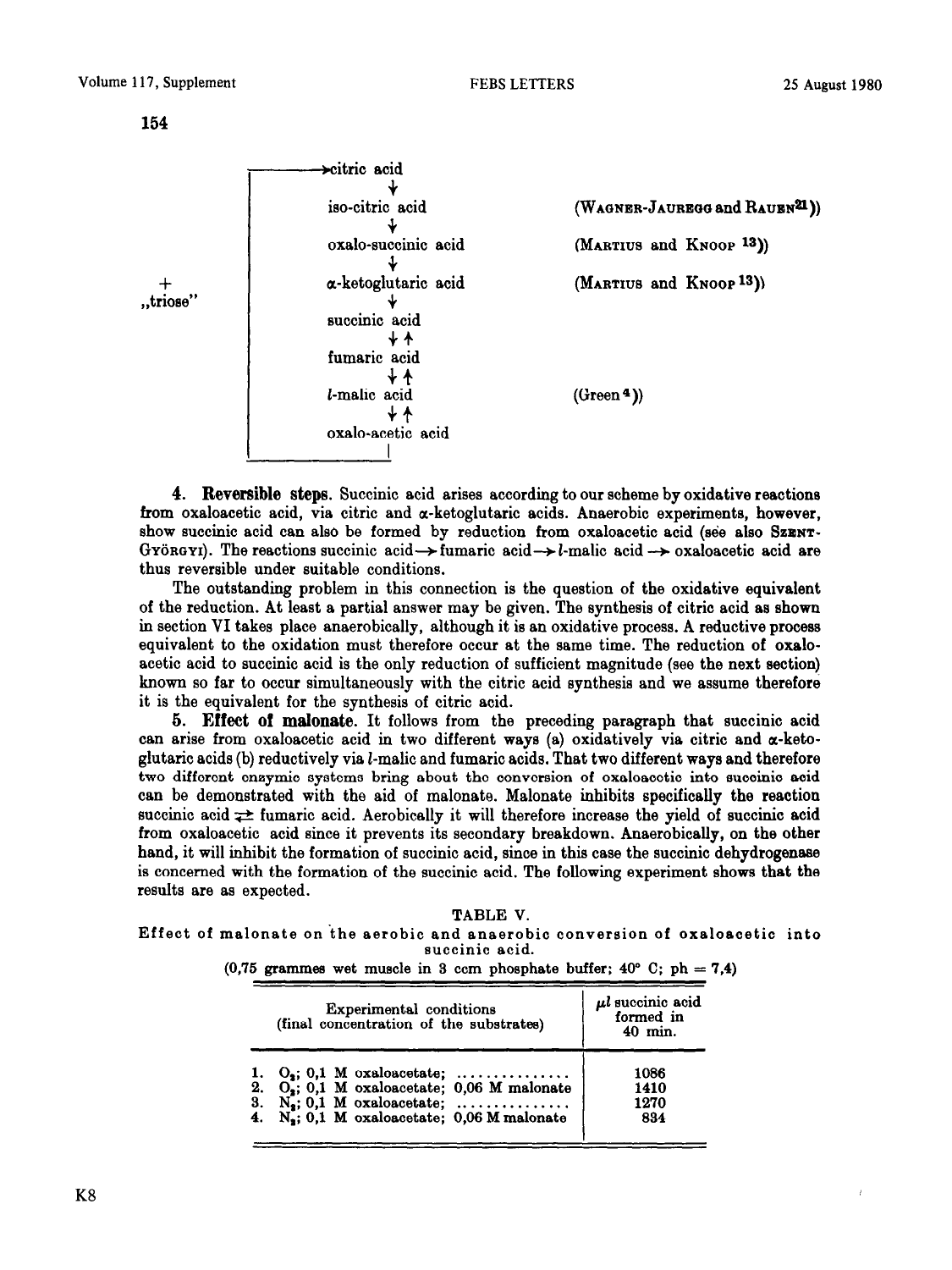*6.* **Citric acid cycle in other tissues. We** have tested the principal points of the citric acid cycle in verioue other animal tissues and find that brain, testie, liver and kidney of the rat are capable of oxidising citric acid 8s well as synthesising it from oxaloacetic acid. Of these four tissues testis shows the highest rate of synthesis snd this is of interest in view of the work of THUNBERG's school on the occurrence of citric acid in spermatic fluid. 1 mg (dry weight) rat testis forms anaerobicslly up to 0,02 mg citric acid per hour if oxaloscetio aoid is present.

Whilst the citric acid cycle thus seems to occur generally in animal tissues, it does **not exist in yeast or in** *B. coli,* **for yeast and** *B. coli* **do not** oxidise citric aoid at an appreciable rate.

7. Quantitative significance of **the citric acid cycle. Though** the citric acid cycle may not be the only pathway through which carbohydrate is oxidised in animal tissues the quantitative data of the oxidation and resynthesis of citric acid indicate that it is the preferential pathway. The quantitative significance of the cycle depends on the rate of the slowest partial step, that is for our experimental conditions the synthesis of citric acid from oxaloacetic acid. According to the scheme one molecule of citric acid is synthesised in the course of the oxidation of one molecule of ,,triose", and since the oxidation of triose requires 3 molecules  $O_2$ , the rate of citric acid synthesis should be one third of the rate of  $O_2$  consumption if carbohydrate is oxidised through the citric acid cycle. We find for our conditions:

Rate of respiration  $(Q_{O_2}) = -20$ 

Rate of citric acid synthesis  $(Q_{\text{citrate}}) = +5.8$ 

The observed rate of the citric acid synthesis is thus a little under the expected figure  $(-6,6)$ , but it is very probable that the conditions suitable for the demonstration of the synthesis (absence of oxygen) are not the optimal conditions for the intermediate formation of citric acid, and that the rate of citric acid synthesis is higher under more physiological conditions. This is suggested by the experiments on the aerobic formation of succinic acid from oxaloacetic acid (Table IV).  $Q_{\text{succinate}}$ , in the presence of malonate and oxaloacetate is  $+14.1$ , and if citrate is an intermediate stage the rate of citrate formation must be at least the same. But even the observed minimum figures of the rate of the synthesis justify the assumption that the citric acid cycle is the chief pathway of the oxidation of carbohydrate in pigeon muscle.

8. The work of SzENT-GYÖRGYI. SZENT-GYÖRGYI<sup>20</sup>) who first pointed out the importance of the  $C_{4}$ -dicarboxylic acids in cellular respiration, came to the conclusion that respiration, in muscle, is oxidation of triose by oxaloacetic acid. In the light of our new experiments it becomes clear that SZENT-GYBROYI'S view contained a correct conception, though the manner in which oxaloacetic acid reacts is somewhat different from what SzENT-GYÖRGYI visualised. The experimental results of SzENT-GYÖRGYI can be well explained by the citric acid cycle; we do not intend, however, to discuss this in full in this paper.

### **Summary.**

**1. Citric acid catalytically promotes oxidations in muscle, especially in the presence of carbohydrate.** 

2. The rate of the oxidative removal of citric acid from muscle was measured. The maximum figure for  $Q_{\text{citrate}}$  observed was  $-16.9$ .

3. a-Ketoglutaric acid and succinic acid were found as products of the oxidation of citric acid. **These experiments confirm** MARTIUS and KNOOP'S results obtained with liver oitric dehydrogenase.

4. Oxaloacetic acid, if added to muscle, oondenses with an unknown substance to form oitria soid. The unknown substance is in all probability a derivative of carbo**hydrate.**